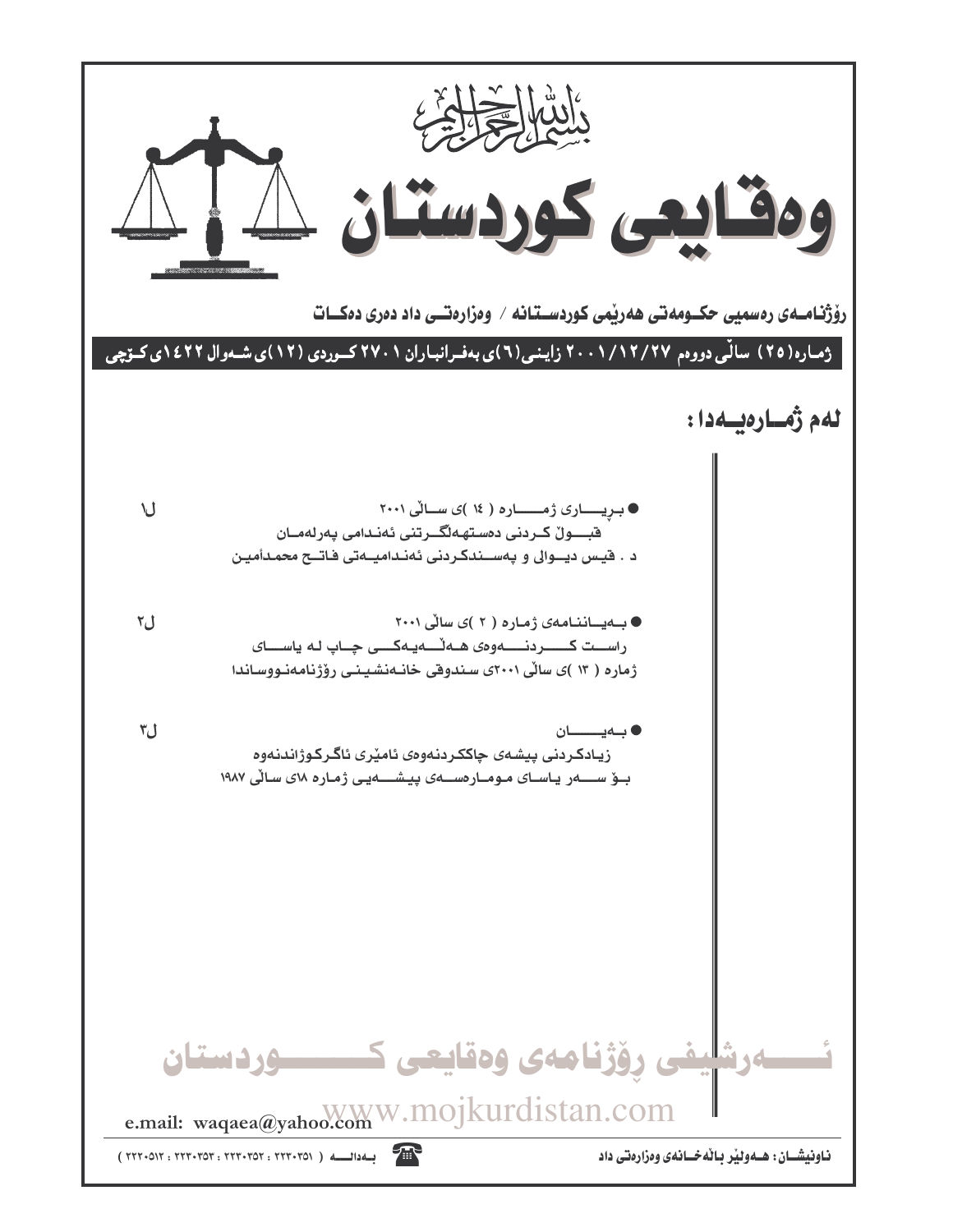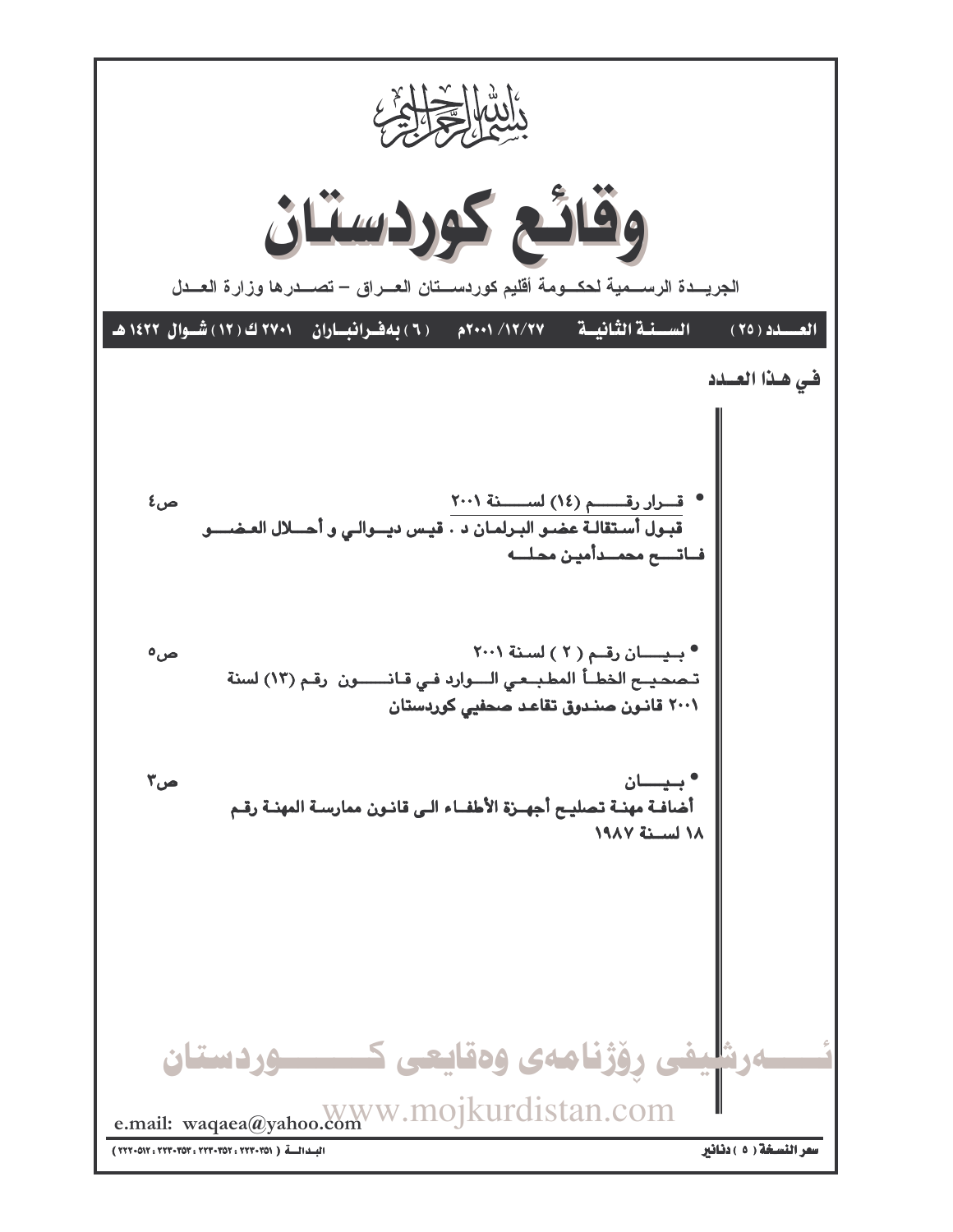به ناوی خوای به خشندهو میهرهبان ىە ناوي گەنەوە ئه نحومهني نيشتمانيي كوردستاني عيّراق ژمارەى بىريسار : ١٤ رۆژى دەرھينان : ١١/١٢/١٠١

" بریــــار "

یشــــت به حوکمهکانی مـاددهی (۲/٤۳) و (٤٤) لـه باسـای ژمـاره (۱)ی هــهموارکراوی سالی ۱۹۹۲ و ماددهی (۱۲) و (۳٥) لـه ییّروّی نـاوخوّی ژمـاره (۱)ی هـهموارکراوی سـالّی ۱۹۹۲ی ئەنجومەنی نیشتمانیی کوردستانی عیّراق و ، لەسەر نووسىراوى ژمارە (۱۰٦٦)ى رۆژی ۲۰۰۱/۱۱/۲۱ی مەکتـەبی سیاسـی پـارتی دیمـوکراتی کوردسـتان کـه خـۆی خـاوەنی لیستی (زەرد)ی مەلّىژاردنـه ، ئەنجومـەنى نیـشتمانیی كوردسـتانی عیّـراق لـه دانیـشتنی ژماره (۲۰)ی رۆژی ۲۰۰۱/۱۲/۱۱ یدا ، ئهم بږیارهی خوارهوهىدا : ىەكسەم:

- دەستھەلگرتنى (د. قيس ديوالى) لە ئەندامێتى ئەنجومەن قبول كرا .  $\cdot$ , î
- يالٽوراوي ليستي هه لُبِژاردن (فاتح محمدامين) به ئهندام له ئه نجومهندا قبـول کرا و ب. جێگای ئەندامی دەستھەلگرتووی سەرەوە دەگرێتەوە ٠

دوومم :

لهبهر ئەوەي ئەم يالێوراوەي ليستى ھەلٚبژاردنە كە ناوەكەي ، لـه سـەرەوە ھـاتووە ، لـه رۆژی ۲۰۰۱/۱۲/۱۱ دا سويندی ياسايي خواردووه ، ئەوا ، له هەمان رۆژەوه ئەنـدامێتيي لـه ئەنجومەنى نيشتمانيى كوردستانى عێراقدا خراوەتەكار . سييمم :

يێويستە ، سەرۆكايەتيى ئەنجومەنى نيشتمانيى كوردستانى عێراق حوكمەكانى ئەم بريارە ىخاتە بەركار .

چـــوارەم :

ئهم برياره لـه رۆژى ئيقراركردنـى لـه رێِكـهوتى (١١//١٢/١١) ــهوه دهخرێتـه بـهركارو لـه (وهقايعي کوردستان) دا بلاودهکريتهوه .

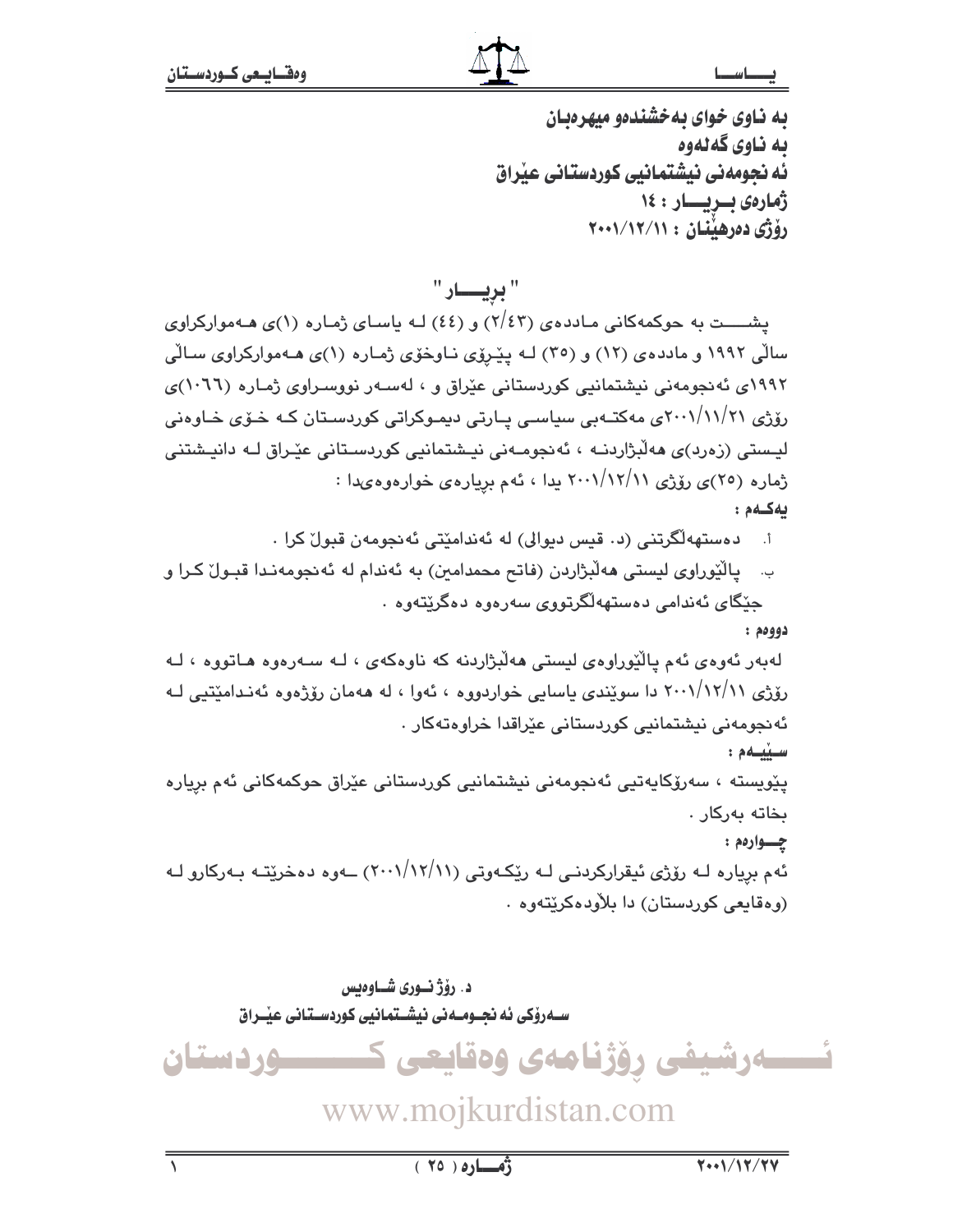به ناوی خوای به خشندهو میهرهبان ىە ناوي گەنەوە ئه نحومهني نيشتمانيي كوردستاني عيّراق

" ىلەياننسامىسە "

يـشت بـه حــوكمى مــاددهى ههشــتهم لــه باسـاى ژمــاره (٤)ى ســالّى ١٩٩٩ (باسـاى بلاْوکردنهوه) له رۆژنامهی رەسمیی (وەقايعی کوردستان) و ، لەبەر ئەوەش کە ھەلّەيـەکی چـاپ لــه برگــه (٣)ى مـاددهى چـواردهى ياسـاى ژمـاره (١٣)ى سـالّى ٢٠٠١ى سـندوقى خانهنیشینی رۆژنامهواناندا رووی داوه که له ژماره (۲۱)ی رۆژی ۲۰۰۱/۱۰/۳۱ی رۆژنامـهی وهقايعي کوردستاندا بلاّوکراوهتـهوهو ، ئـهو برگهيـه بـهم شـُـێوه ههڵهيـهي خـواهوه چـاپ کر او ه:

((به مەرجىٰ بِيْبەش كردن و داخستنەكە يِيْچەوانەي بەرژوەندى گەلى كوردستان بِيْت)) دهقه دروستهکهشی ئهوهیه که بهم شێوهیهی خوارهوه بخوێندرێتهوه : ((به مەرجى بيّبەش كردن و داخستنەكە ييّچەوانەي بەرژەوەندى گەلى كوردستان نـەبيّت)) لەبەر ئەوە بە يێويست زانرا كە ئەو ھەلّەيە دەستنيشان بكرى،و راست بكرێتەوە. تيبينى :

((هەلەكە تەنيا لە دەقە عەرەبيەكەدا ھاتووە)) .

د. رۆژنـورى شـاوەبس ســهروکی ئه نجــومــه نی نیشــتمانیی کوردسـتـانی عیّــراق

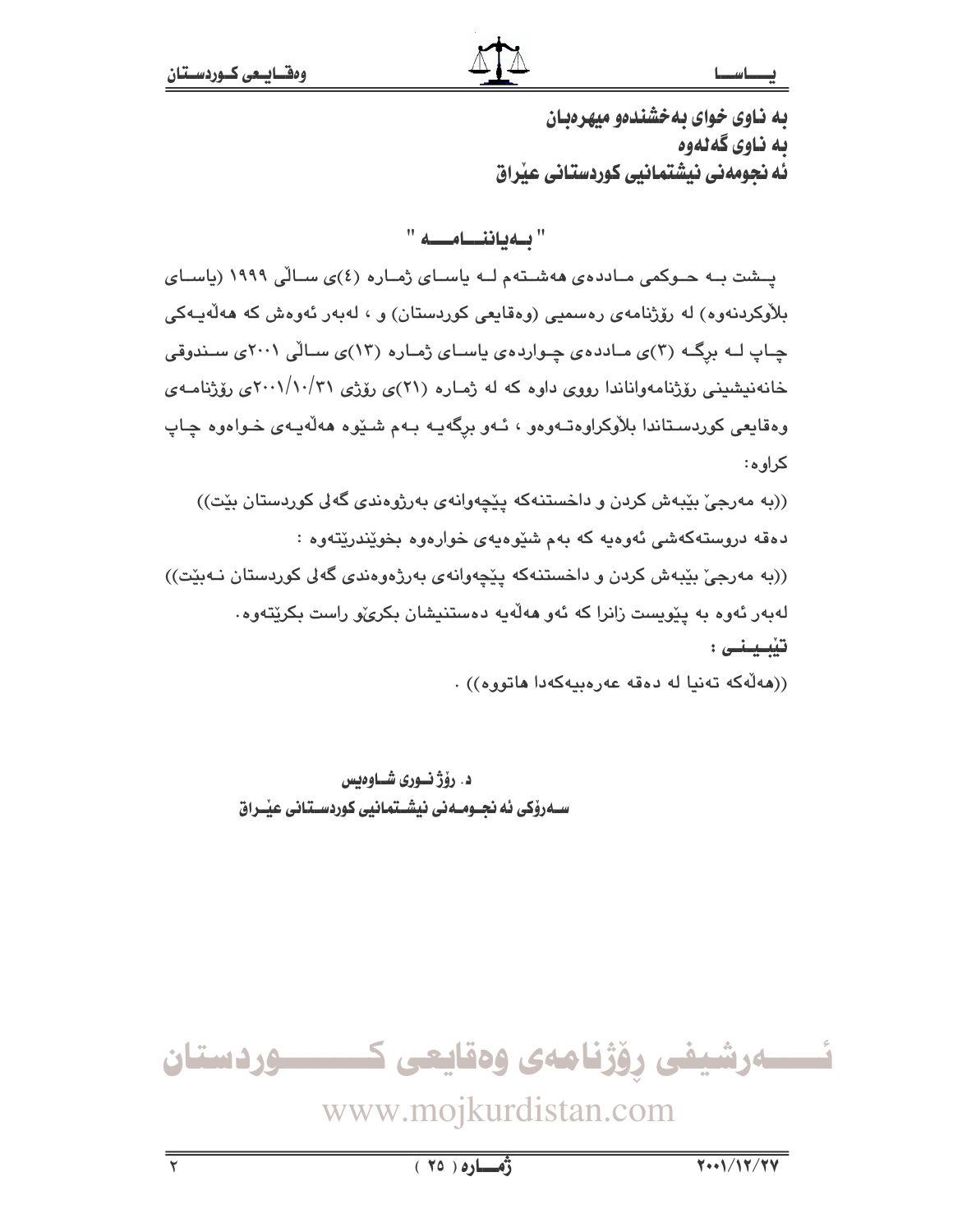ئه نجـــومــهنــى وەزيــــــران ومزارمتي تەندروسىتىو كاروبارى كــۆمەلأيەتى بەرپىوەبەرايىسىەتسى گشىتى ديسىوان بەرپوەبەرايەتى كارگێـرى

" بەيسسان " ۰۱ یشت به بهندی ۱۲ لـه یاسـای مومارهسـهی پیشهیی بـوّ چـاککردنهوهی ئـامێرو مهکینهو هۆیهکانی گواستنهوه ژماره ۱۸ له سالی ۱۹۸۷ بریارماندا به : خستنه سهر (أضافة) بیشهی چاککردنهوهی ئامیری ئاگرکوژاندنهوه به زنجیرهی (۳۹) که بهم شَيْوهى خوارهوه دهبيْت . (چاککردنهوهي ئـامێري کوژاندنــهوه بــه هــهموو جۆرەکـانى ــــ ئۆتۆمبيــل ــــ ئــامێرى كۆمپيوتەر و فۆتۆكۆيى) .

۲. کار بهم برياره دهکريّت له روّژي بلاوکردنهوهي له وهقايعي کوردستان .

د. جمــال عبـدالحميــد وەزيــــــــرى تــُەنــــدروستىو كــارويـــــارى كـــۆمـــەلايـــەتى



## www.mojkurdistan.com

 $(70)$   $(0)$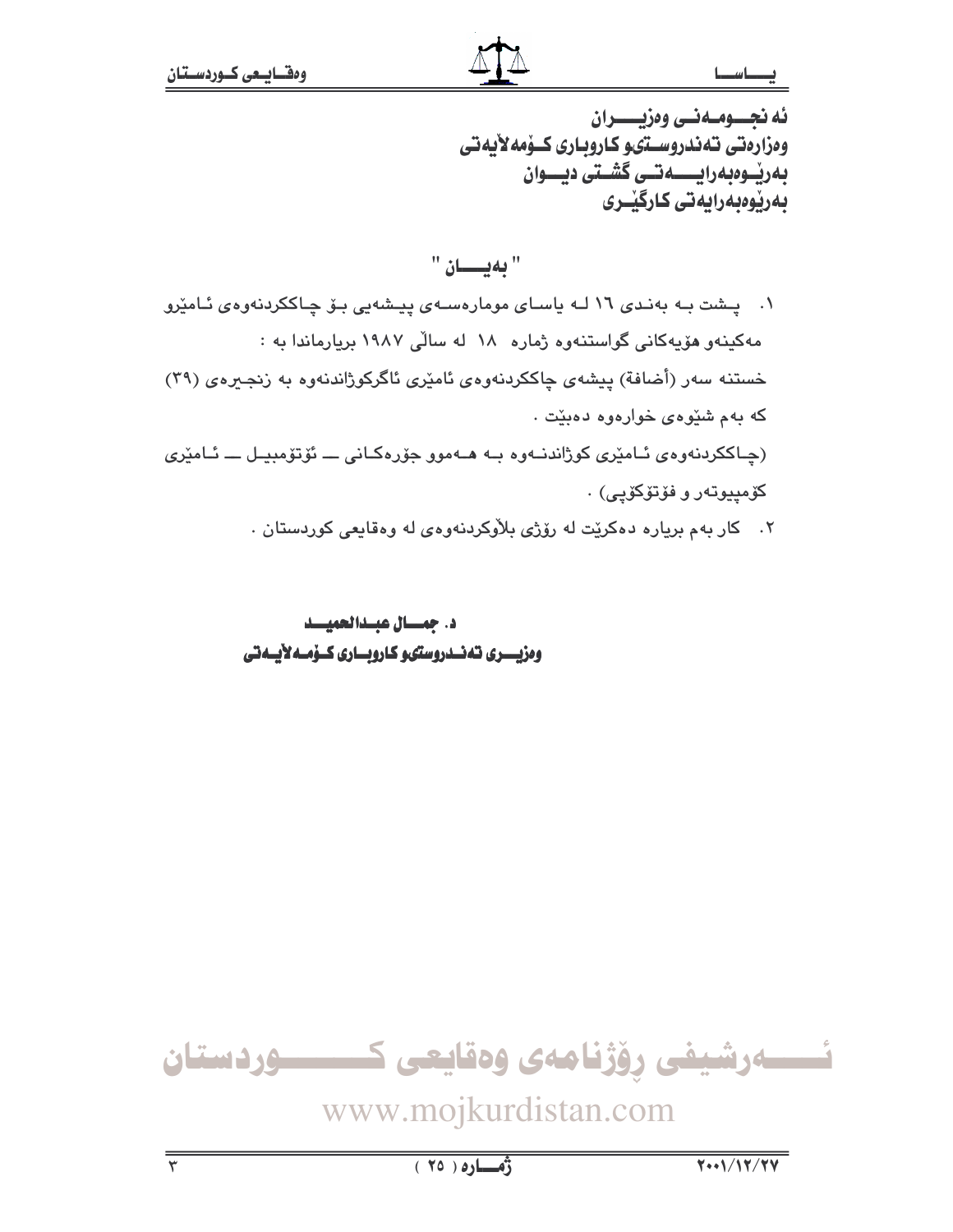## تسم الله الرحمن الرحيم ياسم الشعب المجلس الوطني لكوردستان العراق رقم القسرار : ١٤ تأريخ الأصدار : ١١/١٢/١٧

" ف) د

استنادا الى احكام المواد (٢/٤٣) و (٤٤) من القانون رقم (١) لسنة ١٩٩٢ المعدل و المـواد (١٢) و (٣٥) من النظام الداخلي للمجلس الوطني لكوردستان ـ العراق رقم (١) لسنة ١٩٩٢ المعدل و بناءا على ما جاء بكتاب المكتب السياسي للحزب الديمقراطي الكوردستاني المرقم (١٠٦٦) في ٢٠٠١/١١/٢١ باعتباره صاحب القائمة الأنتخابية (الصفراء) قرر المجلس الـوطني لكوردستان ــ العراق بجلسته المرقمة (٢٥) و المنعقدة بتأريخ (١١/١٢/١١) ما يلي: أولاً:

- قبول أستقالة (د.قيس ديوالي) من عضوية المجلس. أ.
- قبول مرشح القائمة الأنتخابيـة (فـاتح محمـدامين) عـضوا في المجلـس و حلولـه محـل ب. العضو المستقبل اعلاه.

ثانيـا :

لأداء مرشح القائمة الأنتخابيـة الـوارد أسمـه أعـلاه الـيمن القانونيـة في ٢٠٠١/١٢/١١ ، عليـه تكون عضويته في المجلس الوطني لكوردستان ــ العراق نافذة أعتبارا من تأريخه . ثانثـاً : على رئاسة المجلس الوطني لكوردستان ــ العراق تنفيذ احكام هذا القرار . رابعــاً : يكون هـذا القـرار نافـذا أعتبـارا مـن تـأريخ اقـراره في ٢٠٠١/١٢/١١ و ينـشر في جريـدة وقـائـع

کوردستان .

د. رؤژ نسوري شــاويــس رئيس البجسلس الوطني لكوردستان العسراق ئــــــەرشيفى رۆژنامەي وەقايعى ك ـوردستان www.mojkurdistan.com  $\overline{\epsilon}$  $Y \cdot \frac{1}{11}$ <del>زما</del>ره ( ٢٥ )